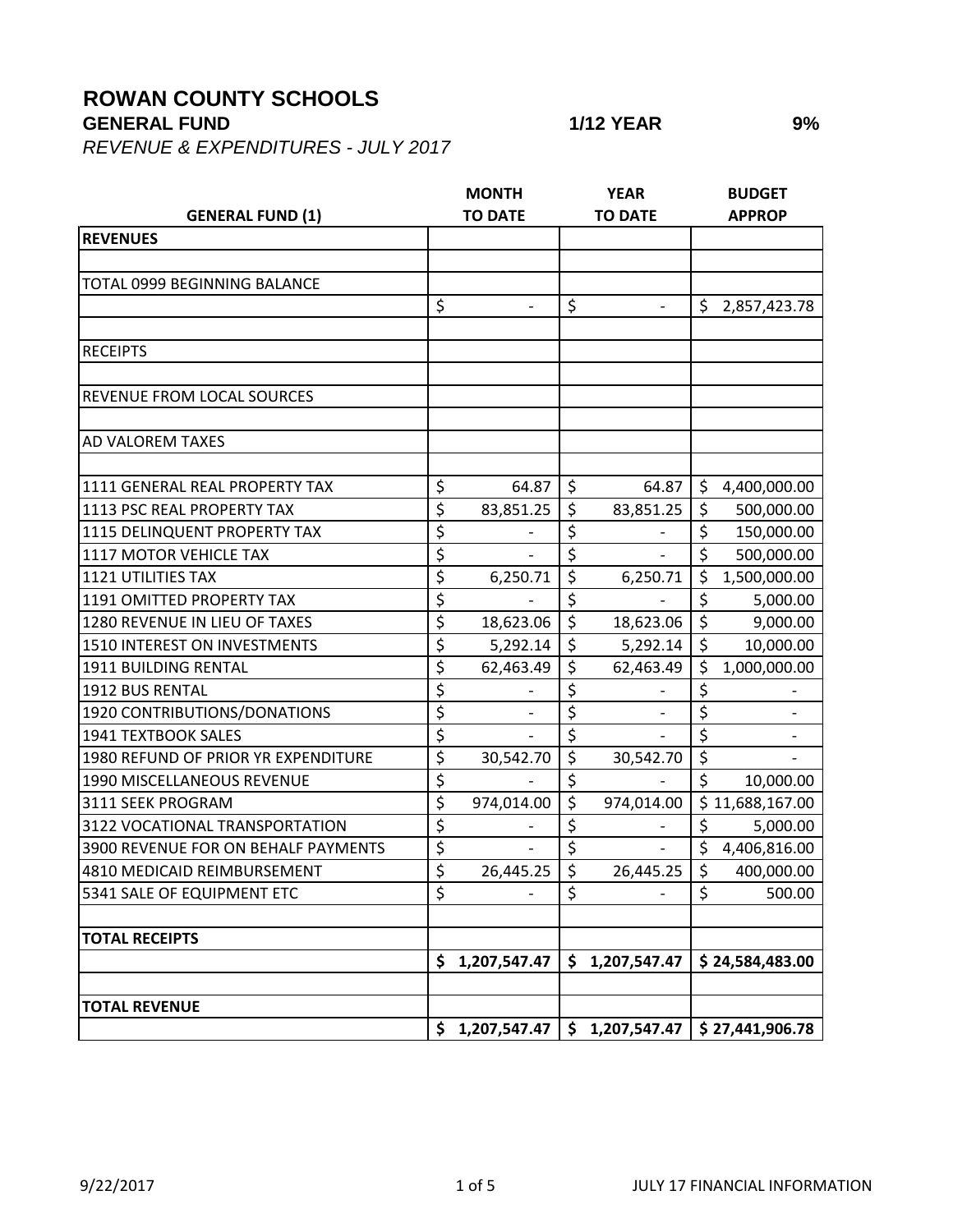|                                          | <b>MONTH</b>     |                          | <b>YEAR</b> |                   | <b>BUDGET</b> |                 |  |
|------------------------------------------|------------------|--------------------------|-------------|-------------------|---------------|-----------------|--|
| <b>GENERAL FUND (1)</b>                  |                  | <b>TO DATE</b>           |             | <b>TO DATE</b>    |               | <b>APPROP</b>   |  |
| <b>EXPENDITURES</b>                      |                  |                          |             |                   |               |                 |  |
|                                          |                  |                          |             |                   |               |                 |  |
| 1000 INSTRUCTION                         |                  |                          |             |                   |               |                 |  |
|                                          |                  |                          |             |                   |               |                 |  |
| 0100 SALARIES PERSONNEL SERVICES         | \$               | 45,704.45                | \$          | 45,704.45         |               | \$10,487,907.00 |  |
| 0200 EMPLOYEE BENEFITS                   | \$               | 4,869.65                 | \$          | 4,869.65          | \$            | 1,036,654.00    |  |
| 0280 ON-BEHALF                           | \$               |                          | \$          |                   | \$            | 2,818,356.00    |  |
| 0300 PURCHASED PROF AND TECH SERV        | \$               | 10,541.60                | \$          | 10,541.60         | \$            | 77,200.00       |  |
| 0400 PURCHASED PROPERTY SERVICES         | \$               | 1,990.93                 | \$          | 1,990.93          | $\zeta$       | 39,972.00       |  |
| 0500 OTHER PURCHASED SERVICES            | \$               | 3,262.42                 | \$          | 3,262.42          | \$            | 117,550.00      |  |
| 0600 SUPPLIES                            | \$               | 49,488.31                | \$          | 49,488.31         | \$            | 338,746.50      |  |
| 0700 PROPERTY                            | \$               |                          | \$          |                   | \$            | 267,380.00      |  |
| 0800 DEBT SERVICE AND MISCELLANEOUS      | \$               | $\overline{\phantom{0}}$ | \$          | $\overline{a}$    | \$            | 7,000.00        |  |
|                                          |                  |                          |             |                   |               |                 |  |
| <b>TOTAL 1000 INSTRUCTION</b>            | \$               | 115,857.36               | \$          | 115,857.36        |               | \$15,190,765.50 |  |
|                                          |                  |                          |             |                   |               |                 |  |
| 2100 STUDENT SUPPORT SERVICES            |                  |                          |             |                   |               |                 |  |
|                                          |                  |                          |             |                   |               |                 |  |
| 0100 SALARIES PERSONNEL SERVICES         | \$               | 22,620.36                | \$          | 22,620.36         | \$            | 729,734.00      |  |
| 0200 EMPLOYEE BENEFITS                   | \$               | 1,539.53                 | \$          | 1,539.53          | \$            | 93,081.00       |  |
| 0280 ON-BEHALF                           | \$               | $\overline{\phantom{0}}$ | \$          |                   | \$            | 108,726.00      |  |
| 0300 PURCHASED PROF AND TECH SERV        | \$               | 320.00                   | \$          | 320.00            | $\zeta$       | 1,400.00        |  |
| 0500 OTHER PURCHASED SERVICES            | \$               | 158.00                   | \$          | 158.00            | \$            | 2,200.00        |  |
| 0600 SUPPLIES                            | \$               |                          | \$          |                   | \$            | 20,600.00       |  |
|                                          |                  |                          |             |                   |               |                 |  |
| TOTAL 2100 STUDENT SUPPORT SERVICES      |                  |                          |             |                   |               |                 |  |
|                                          | \$               | 24,637.89                | \$          | 24,637.89         | $\zeta$       | 955,741.00      |  |
| 2200 INSTRUCTIONAL STAFF SUPP SERV       |                  |                          |             |                   |               |                 |  |
|                                          |                  |                          |             |                   |               |                 |  |
| 0100 SALARIES PERSONNEL SERVICES         | \$               | 9,956.26                 | \$          | 9,956.26          | \$            | 271,199.00      |  |
| 0200 EMPLOYEE BENEFITS                   | \$               | 440.75                   | \$          | 440.75            | \$            | 16,123.00       |  |
| 0280 ON-BEHALF                           | \$               |                          | \$          |                   | \$            | 87,105.00       |  |
| 0500 OTHER PURCHASED SERVICES            | \$               |                          | \$          |                   | \$            | 200.00          |  |
| 0600 SUPPLIES                            | $\overline{\xi}$ |                          | \$          | $\qquad \qquad -$ | \$            | 24,244.00       |  |
| 0700 PROPERTY                            | \$               |                          | \$          |                   | \$            | 950.00          |  |
| TOTAL 2200 INSTRUCTIONAL STAFF SUPP SERV |                  |                          |             |                   |               |                 |  |
|                                          | \$               |                          | $\zeta$     |                   | $\zeta$       |                 |  |
|                                          |                  | 10,397.01                |             | 10,397.01         |               | 399,821.00      |  |
| 2300 DISTRICT ADMIN SUPPORT              |                  |                          |             |                   |               |                 |  |
|                                          |                  |                          |             |                   |               |                 |  |
| 0100 SALARIES PERSONNEL SERVICES         | \$               | 17,283.74                | $\zeta$     | 17,283.74         | $\zeta$       | 206,225.00      |  |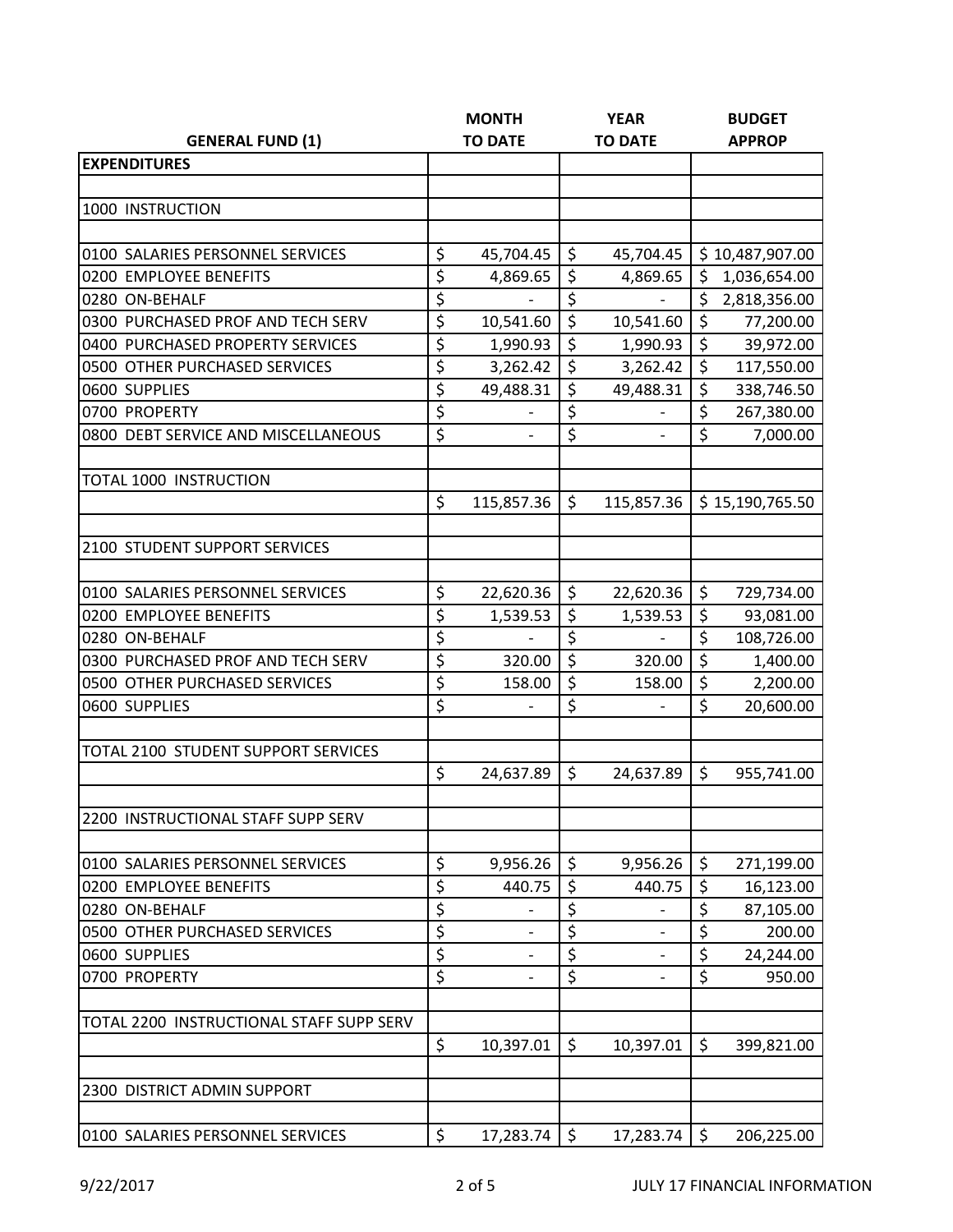| 0200 EMPLOYEE BENEFITS                | \$               | 7,179.18                 | \$               | $7,179.18$ \$                |                  | 189,780.00    |
|---------------------------------------|------------------|--------------------------|------------------|------------------------------|------------------|---------------|
|                                       |                  | <b>MONTH</b>             |                  | <b>YEAR</b>                  |                  | <b>BUDGET</b> |
| <b>GENERAL FUND (1)</b>               |                  | <b>TO DATE</b>           |                  | <b>TO DATE</b>               |                  | <b>APPROP</b> |
| 0280 ON-BEHALF                        | \$               | $\frac{1}{2}$            | \$               | $\overline{\phantom{m}}$     | \$               | 204,875.00    |
| 0300 PURCHASED PROF AND TECH SERV     | \$               | 20,894.46                | $\overline{\xi}$ | 20,894.46                    | $\zeta$          | 258,100.00    |
| 0400 PURCHASED PROPERTY SERVICES      | \$               | 1,160.34                 | \$               | 1,160.34                     | \$               | 14,500.00     |
| 0500 OTHER PURCHASED SERVICES         | \$               | 665.55                   | \$               | 665.55                       | \$               | 110,918.00    |
| 0600 SUPPLIES                         | \$               | 158.00                   | \$               | 158.00                       | \$               | 5,500.00      |
| 0700 PROPERTY                         | \$               |                          | \$               |                              | \$               | 6,000.00      |
|                                       |                  |                          |                  |                              |                  |               |
| TOTAL 2300 DISTRICT ADMIN SUPPORT     |                  |                          |                  |                              |                  |               |
|                                       | \$               | 47,341.27                | \$               | 47,341.27                    | \$               | 995,898.00    |
| 2400 SCHOOL ADMIN SUPPORT             |                  |                          |                  |                              |                  |               |
|                                       |                  |                          |                  |                              |                  |               |
| 0100 SALARIES PERSONNEL SERVICES      | \$               | 61,080.94                | \$               | 61,080.94                    | \$               | 862,722.00    |
| 0200 EMPLOYEE BENEFITS                | \$               | 3,685.02                 | \$               | 3,685.02                     | \$               | 156,143.00    |
| 0280 ON-BEHALF                        | \$               |                          | \$               |                              | \$               | 214,659.00    |
| 0300 PURCHASED PROF AND TECH SERV     | \$               | 600.00                   | \$               | 600.00                       | $\overline{\xi}$ | 20,000.00     |
| 0400 PURCHASED PROPERTY SERVICES      | \$               |                          | \$               |                              | \$               | 40,000.00     |
| 0500 OTHER PURCHASED SERVICES         | \$               | 71.33                    | \$               | 71.33                        | \$               | 8,043.00      |
| 0600 SUPPLIES                         | $\overline{\xi}$ | 5,671.00                 | \$               | 5,671.00                     | \$               | 74,763.00     |
| 0700 PROPERTY                         | \$               |                          | \$               |                              | \$               | 4,500.00      |
| 0800 DEBT SERVICE AND MISCELLANEOUS   | $\overline{\xi}$ |                          | \$               |                              | \$               | 500.00        |
| 0840 CONTINGENCY                      | \$               | $\overline{\phantom{m}}$ | \$               | $\qquad \qquad \blacksquare$ | \$               | 1,650.00      |
|                                       |                  |                          |                  |                              |                  |               |
| TOTAL 2400 SCHOOL ADMIN SUPPORT       |                  |                          |                  |                              |                  |               |
|                                       | \$               | 71,108.29                | \$               | 71,108.29                    | \$               | 1,382,980.00  |
| 2500 BUSINESS SUPPORT SERVICES        |                  |                          |                  |                              |                  |               |
|                                       |                  |                          |                  |                              |                  |               |
| 0100 SALARIES PERSONNEL SERVICES      | \$               | 12,435.86                | \$               | 12,435.86                    | \$               | 181,499.00    |
| 0200 EMPLOYEE BENEFITS                | \$               | 2,237.88                 | \$               | 2,237.88                     | \$               | 25,663.00     |
| 0280 ON-BEHALF                        | \$               |                          | \$               |                              | \$               | 34,028.00     |
|                                       |                  |                          |                  |                              |                  |               |
| TOTAL 2500 BUSINESS SUPPORT SERVICES  |                  |                          |                  |                              |                  |               |
|                                       | \$               | 14,673.74                | \$               | 14,673.74                    | \$               | 241,190.00    |
| 2600 PLANT OPERATIONS AND MAINTENANCE |                  |                          |                  |                              |                  |               |
|                                       |                  |                          |                  |                              |                  |               |
| 0100 SALARIES PERSONNEL SERVICES      | \$               | 84,867.19                | \$               | 84,867.19                    | \$               | 940,613.00    |
| 0200 EMPLOYEE BENEFITS                | \$               | 20,430.10                | \$               | 20,430.10                    | \$               | 182,760.00    |
| 0280 ON-BEHALF                        | \$               |                          | \$               |                              | \$               | 488,691.00    |
| 0300 PURCHASED PROF AND TECH SERV     | \$               | 75,169.36                | \$               | 75,169.36                    | \$               | 316,000.00    |
| 0400 PURCHASED PROPERTY SERVICES      | \$               | 9,362.13                 | \$               | 9,362.13                     | \$               | 133,600.00    |
| 0500 OTHER PURCHASED SERVICES         | \$               | 5,529.47                 | \$               | 5,529.47                     | \$               | 59,500.00     |
| 0600 SUPPLIES                         | $\overline{\xi}$ | 63,594.42                | \$               | 63,594.42                    | \$               | 1,028,500.00  |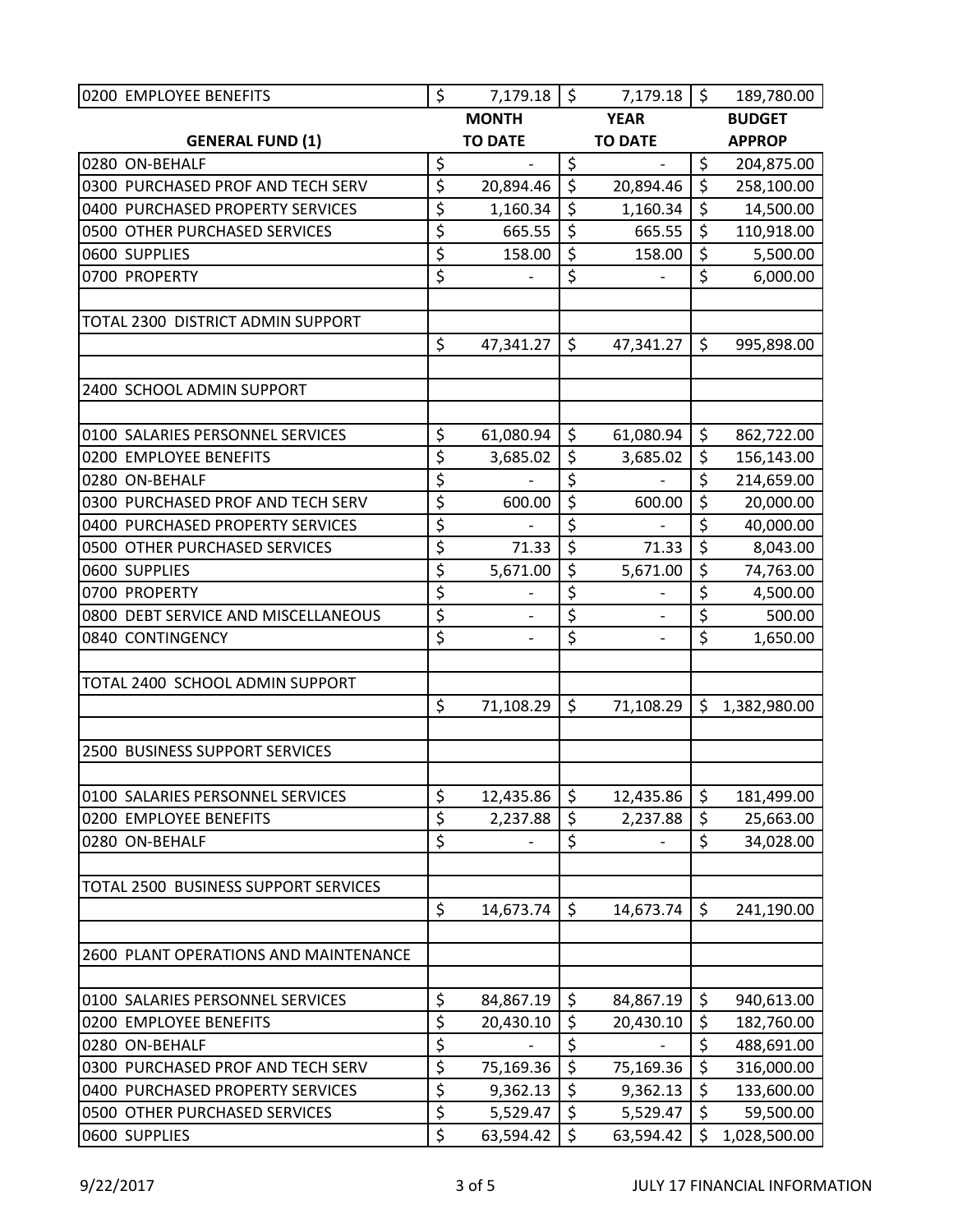| 0700 PROPERTY                                        | \$           | $\overline{\phantom{a}}$ | \$               | $\qquad \qquad \blacksquare$ | $\zeta$       | 11,500.00       |  |
|------------------------------------------------------|--------------|--------------------------|------------------|------------------------------|---------------|-----------------|--|
|                                                      | <b>MONTH</b> |                          | <b>YEAR</b>      |                              | <b>BUDGET</b> |                 |  |
| <b>GENERAL FUND (1)</b>                              |              | <b>TO DATE</b>           |                  | <b>TO DATE</b>               |               | <b>APPROP</b>   |  |
| 0800 DEBT SERVICE AND MISCELLANEOUS                  | \$           |                          | \$               | $\qquad \qquad -$            | $\zeta$       | 3,000.00        |  |
|                                                      |              |                          |                  |                              |               |                 |  |
| TOTAL 2600 PLANT OPERATIONS AND MAINTENANCE          |              |                          |                  |                              |               |                 |  |
|                                                      | \$           | 258,952.67               | \$               | 258,952.67                   | \$            | 3,164,164.00    |  |
|                                                      |              |                          |                  |                              |               |                 |  |
| 2700 STUDENT TRANSPORTATION                          |              |                          |                  |                              |               |                 |  |
|                                                      |              |                          |                  |                              |               |                 |  |
| 0100 SALARIES PERSONNEL SERVICES                     | \$           | 37,104.88                | \$               | 37,104.88                    | \$            | 1,070,825.00    |  |
| 0200 EMPLOYEE BENEFITS                               | \$           | 10,637.35                | $\overline{\xi}$ | 10,637.35                    | $\zeta$       | 320,039.00      |  |
| 0280 ON-BEHALF                                       | \$           | $\overline{\phantom{0}}$ | \$               | $\overline{a}$               | \$            | 417,520.00      |  |
| 0300 PURCHASED PROF AND TECH SERV                    | \$           | 11,663.62                | \$               | 11,663.62                    | \$            | 6,050.00        |  |
| 0400 PURCHASED PROPERTY SERVICES                     | \$           | 1,693.65                 | \$               | 1,693.65                     | \$            | 2,500.00        |  |
| 0500 OTHER PURCHASED SERVICES                        | \$           | 562.56                   | \$               | 562.56                       | \$            | 68,400.00       |  |
| 0600 SUPPLIES                                        | \$           | 32,915.14                | \$               | 32,915.14                    | \$            | 456,340.00      |  |
| 0700 PROPERTY<br>0800 DEBT SERVICE AND MISCELLANEOUS | \$           | $\overline{\phantom{0}}$ | \$<br>\$         |                              | \$<br>\$      | 44,000.00       |  |
|                                                      | \$           |                          |                  |                              |               |                 |  |
| TOTAL 2700 STUDENT TRANSPORTATION                    |              |                          |                  |                              |               |                 |  |
|                                                      | \$           | 94,577.20                | \$               | 94,577.20                    | \$            | 2,385,674.00    |  |
|                                                      |              |                          |                  |                              |               |                 |  |
| 5100 DEBT SERVICE                                    |              |                          |                  |                              |               |                 |  |
|                                                      |              |                          |                  |                              |               |                 |  |
| 0800 DEBT SERVICE AND MISCELLANEOUS                  | \$           |                          | \$               |                              | \$            | 750,000.00      |  |
|                                                      |              |                          |                  |                              |               |                 |  |
| TOTAL 5100 DEBT SERVICE                              |              |                          |                  |                              |               |                 |  |
|                                                      | \$           |                          | \$               |                              | \$            | 750,000.00      |  |
|                                                      |              |                          |                  |                              |               |                 |  |
| 5200 FUND TRANSFERS                                  |              |                          |                  |                              |               |                 |  |
|                                                      |              |                          |                  |                              |               |                 |  |
| 0900 OTHER ITEMS                                     | \$           |                          | \$               |                              | \$            | 75,000.00       |  |
|                                                      |              |                          |                  |                              |               |                 |  |
| TOTAL 5200 FUND TRANSFERS                            |              |                          |                  |                              |               |                 |  |
|                                                      | \$           |                          | \$               |                              | \$            | 75,000.00       |  |
|                                                      |              |                          |                  |                              |               |                 |  |
| 5300 CONTINGENCY                                     |              |                          |                  |                              |               |                 |  |
|                                                      |              |                          |                  |                              |               |                 |  |
| 0840 CONTINGENCY                                     | \$           |                          | \$               | $\overline{\phantom{a}}$     | \$            | 1,906,598.38    |  |
|                                                      |              |                          |                  |                              |               |                 |  |
| TOTAL 5300 CONTINGENCY                               |              |                          |                  |                              |               |                 |  |
|                                                      | \$           | $\overline{\phantom{0}}$ | \$               | $\qquad \qquad \blacksquare$ | \$            | 1,906,598.38    |  |
|                                                      |              |                          |                  |                              |               |                 |  |
| <b>TOTAL EXPENDITURES</b>                            | \$           | 637,545.43               | \$               | 637,545.43                   |               | \$27,447,831.88 |  |
|                                                      |              |                          |                  |                              |               |                 |  |
| <b>TOTAL FOR GENERAL FUND (1)</b>                    |              |                          |                  |                              |               |                 |  |